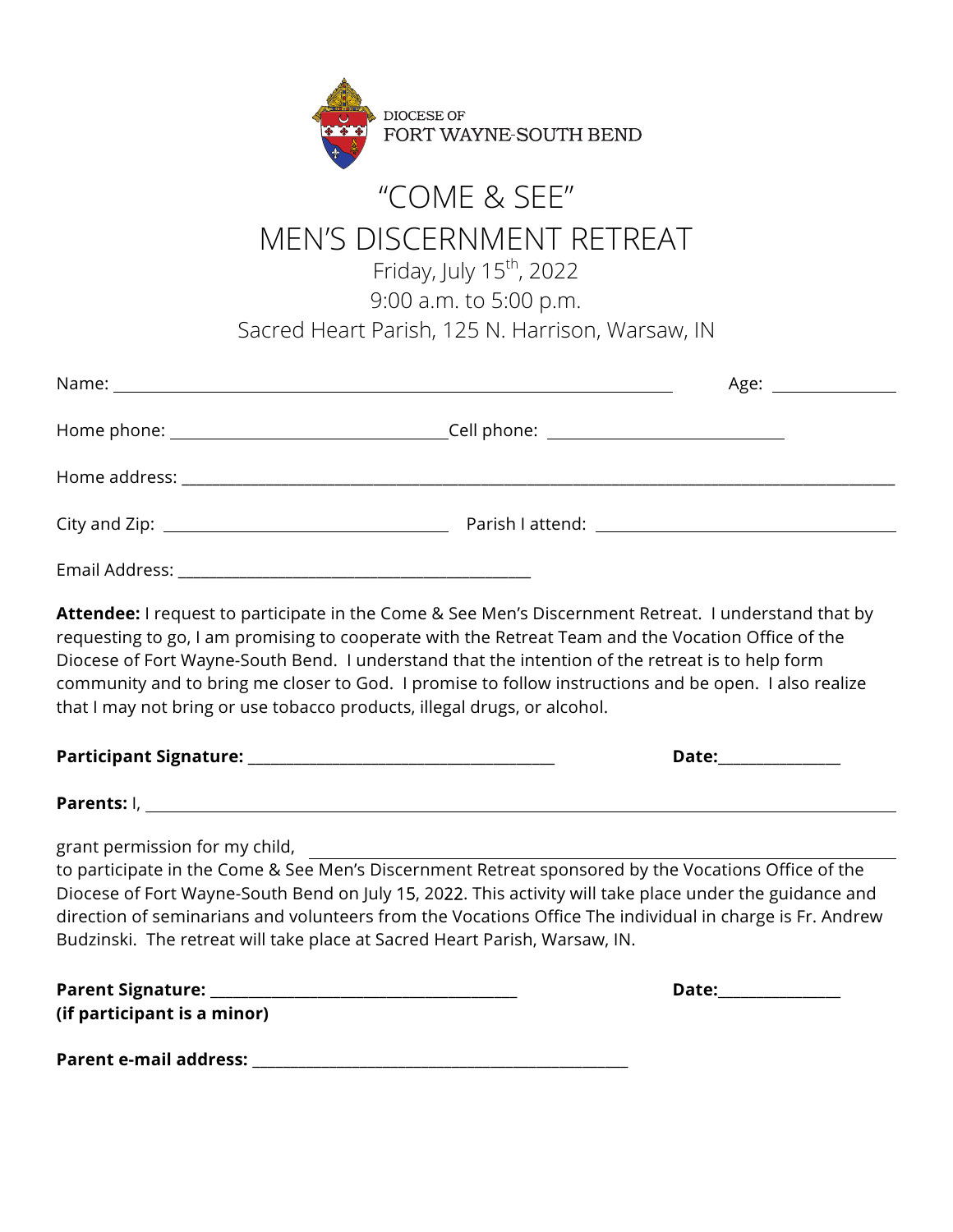## **Participant Medical Authorization Form**

As parent and/or legal guardian, I remain legally responsible for any personal actions taken by the above named minor ("participant"). I agree on behalf of myself, my child named herein, or our heirs, successors, and assigns, to hold harmless and defend Sacred Heart Parish, Warsaw, its officers, directors, employees and agents, and the Diocese of Fort Wayne-South Bend, its employees and agents, chaperones, or representatives associated with the event, from any claim arising from or in connection with my child attending the event or in connection with any illness or injury (including death) or cost of medical treatment in connection therewith, and I agree to compensate the parish, its officers, directors and agents, and the Diocese of Fort Wayne-South Bend, its employees and agents and chaperones, or representatives associated with the event for reasonable attorney's fees and expenses which may incur in any action brought against them as a result of such injury or damage, unless such claim arises from the negligence of the parish/diocese. Signature: Date: Date: Date: Date: Date: Date: Date: Date: Date: Date: Date: Date: Date: Date: Date: Date: Date: Date: Date: Date: Date: Date: Date: Date: Date: Date: Date: Date: Date: Date: Date: Date: Date: Date: Date: D

**Medical Matters:** I hereby warrant that to the best of my knowledge, my child is in good health, and I assume all responsibility for the health of my child. *Please read the statements below pertaining to medical matters; sign only those that are applicable.*

**Emergency Medical Treatment:** In the event of an emergency, I hereby give permission to transport my child to a hospital for emergency medical or surgical treatment. I wish to be advised prior to any further treatment by the hospital or doctor. In the event of an emergency, if you are unable to reach me at the above numbers, contact: Name and relationship:\_\_\_\_\_\_\_\_\_\_\_\_\_\_\_\_\_\_\_\_\_\_\_\_\_\_\_\_\_\_\_\_\_\_\_ Phone: \_\_\_\_\_\_\_\_\_\_\_\_\_\_\_\_\_\_\_\_ Family Doctor:\_\_\_\_\_\_\_\_\_\_\_\_\_\_\_\_\_\_\_\_\_\_\_\_\_\_\_\_\_\_\_\_\_\_\_\_\_\_\_\_\_\_\_\_ Phone:\_\_\_\_\_\_\_\_\_\_\_\_\_\_\_\_\_\_\_\_\_\_\_\_\_ Family Health Plan Carrier: \_\_\_\_\_\_\_\_\_\_\_\_\_\_\_\_\_\_\_\_\_\_\_\_\_\_\_\_\_\_\_ Policy # \_\_\_\_\_\_\_\_\_\_\_\_\_\_\_\_\_\_\_\_\_\_\_

**Other Medical Treatment:** In the event it comes to the attention of the parish its officers, directors and agents, and the Diocese of Fort Wayne-South Bend, chaperones or representatives associated with the activity, that my child becomes ill with symptoms such as headache, vomiting, sore throat, fever, diarrhea, I want to be called collect (with phone charges reversed to myself).

| $\overline{\phantom{a}}$<br>٦١٤ | - |
|---------------------------------|---|
|                                 |   |

Signature:\_\_\_\_\_\_\_\_\_\_\_\_\_\_\_\_\_\_\_\_\_\_\_\_\_\_\_\_\_\_\_\_\_\_\_\_\_\_\_\_\_\_\_\_\_\_\_\_\_ Date:\_\_\_\_\_\_\_\_\_\_\_\_\_\_\_\_\_\_\_\_\_\_\_

**Medications:** My child is taking medication at present. My child will bring all such medications necessary, and such medications will be well-labeled. Names of medications and concise directions for seeing that the child takes such medications, including dosage and frequency of dosage, are as follows:

\_\_\_\_\_\_\_\_\_\_\_\_\_\_\_\_\_\_\_\_\_\_\_\_\_\_\_\_\_\_\_\_\_\_\_\_\_\_\_\_\_\_\_\_\_\_\_\_\_\_\_\_\_\_\_\_\_\_\_\_\_\_\_\_\_\_\_\_\_\_\_\_\_\_\_\_\_\_\_\_\_\_\_\_\_\_\_\_\_\_\_\_\_\_\_\_\_\_\_\_\_\_\_\_\_\_\_\_\_\_\_\_\_\_\_\_\_\_\_\_

Signature:\_\_\_\_\_\_\_\_\_\_\_\_\_\_\_\_\_\_\_\_\_\_\_\_\_\_\_\_\_\_\_\_\_\_\_\_\_\_\_\_\_\_\_\_\_\_\_\_\_ Date:\_\_\_\_\_\_\_\_\_\_\_\_\_\_\_\_\_\_\_\_\_\_\_

## *Please sign one of the two below:*

No medication of any type, whether prescription or non-prescription, may be administered to my child unless the situation is life-threatening and emergency treatment is required.

Signature:\_\_\_\_\_\_\_\_\_\_\_\_\_\_\_\_\_\_\_\_\_\_\_\_\_\_\_\_\_\_\_\_\_\_\_\_\_\_\_\_\_\_\_\_\_\_\_\_\_ Date:\_\_\_\_\_\_\_\_\_\_\_\_\_\_\_\_\_\_\_\_\_\_\_

\_\_\_\_\_\_\_\_\_\_\_\_\_\_\_\_\_\_\_\_\_\_\_\_\_\_\_\_\_\_\_\_\_\_\_\_\_\_\_\_\_\_\_\_\_\_\_\_\_\_\_\_\_\_\_\_\_\_\_\_\_\_\_\_\_\_\_\_\_\_\_\_\_\_

I hereby grant permission for non-prescription medication (i.e. non-asprin products such as acetaminophen or ibuprofen, throat lozenges, cough syrup) to be given to my child, if deemed appropriate. Signature:\_\_\_\_\_\_\_\_\_\_\_\_\_\_\_\_\_\_\_\_\_\_\_\_\_\_\_\_\_\_\_\_\_\_\_\_\_\_\_\_\_\_\_\_\_\_\_\_\_ Date:\_\_\_\_\_\_\_\_\_\_\_\_\_\_\_\_\_\_\_\_\_\_\_

**Specific Medical Information:** The diocese will take reasonable care to see that the following information will be held in confidence.

Allergic reactions (medications, foods, plants, insects, etc.): \_\_\_\_\_\_\_\_\_\_\_\_\_\_\_\_\_\_\_\_\_\_\_\_\_\_\_\_\_\_\_\_\_\_\_\_\_\_\_\_\_\_\_\_\_\_\_